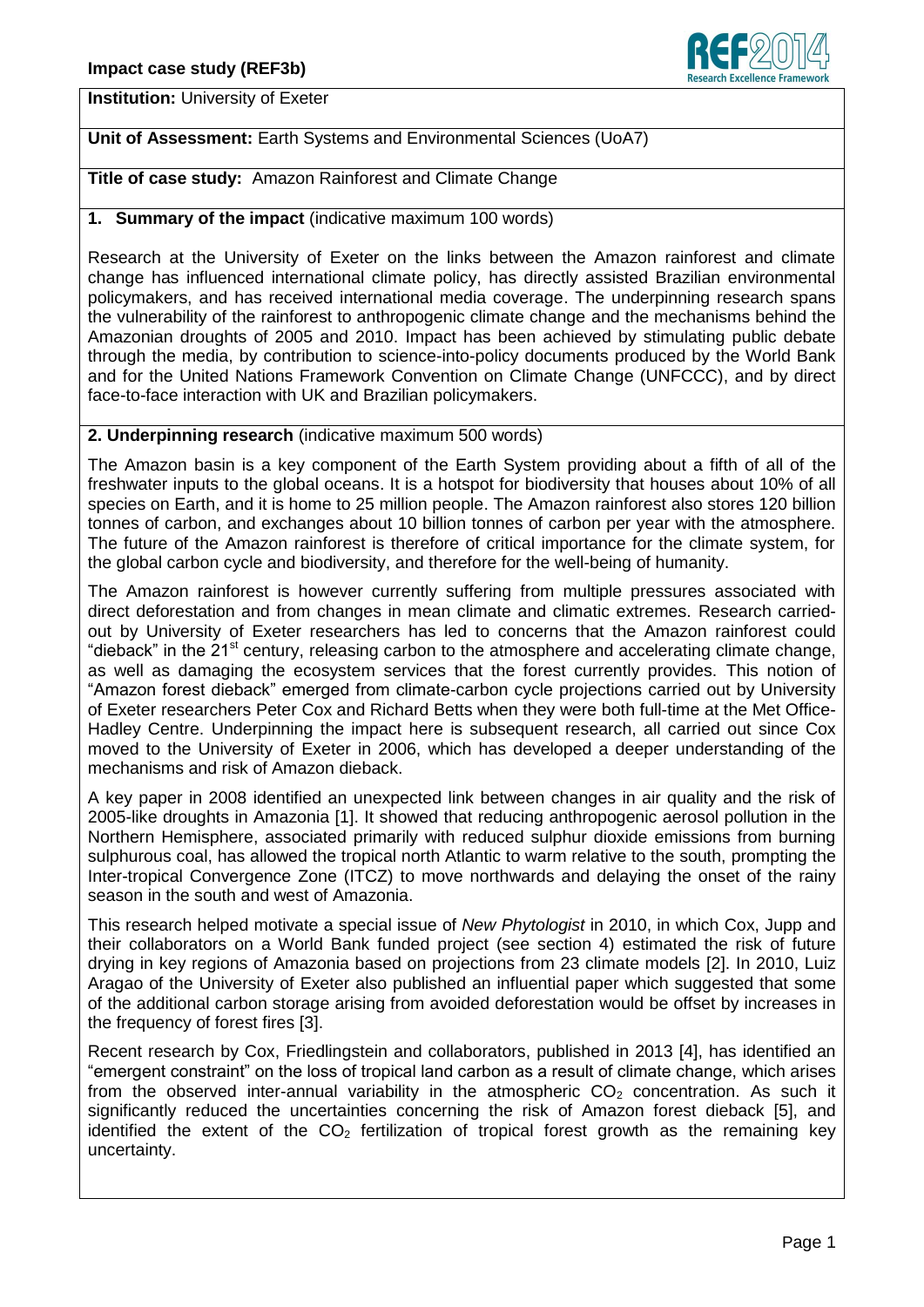

## **3. References to the research** (indicative maximum of six references)

Key references to research that underpins the impact described in this case study *(University of Exeter researchers in italics)*:

- 1) *Cox, P.M.*, Harris, P., Huntingford C., *Betts, R.A.*, *Collins, M.*, Jones, C.D., *Jupp, T.E.*, Marengo J., Nobre, C., 2008. Increasing risk of Amazonian drought due to decreasing aerosol pollution. *Nature*, 453, 212-216. **#**
- 2) *Jupp, T.E.*, *Cox P.M.*, Rammig, A., Thonicke, K., Lucht, W., Cramer, W., 2010. Development of probability density functions for future Amazonian rainfall. *New Phytologist*, 18, 682-693.
- 3) *Aragao, L.E.O.C.*, Shimabukuro, Y.E., 2010. The incidence of fire in Amazonian forests with implications for REDD. *Science*, 328, 1275-1278. **#**
- 4) *Cox, P.M.*, Pearson, D., Booth, B.B.B., *Friedlingstein, P.*, Huntingford, C., Jones, C.D., *Luke, C.M.*, 2013. Sensitivity of tropical carbon to climate change constrained by carbon dioxide variability. *Nature,* doi:10.1038/nature11882*. #*
- 5) Huntingford, C. et al (includes *Cox, P.M.*), 2013. Simulated resilience of tropical rainforest to CO2-induced climate change. *Nature Geoscience*, doi: 10.1038/ngeo1741.

**#** References that best indicate the quality of the underpinning research.

*Grant support related to this research:* 

- World Bank Project on Amazon Dieback, Exeter PI: Peter Cox, Sponsor: World Bank, Period: 2008-2009, Value: £125,000.
- NERC Emergency Grant on Amazon 2010 drought, Exeter PI: Luiz Aragao, Sponsor: NERC, Period: 2010-2012, Value: £52,566.
- NERC International Opportunities Fund: PULSE-Brasil project, Exeter PI: Peter Cox, Sponsor: NERC, Period: 2012-2015, Value: £240,803.

### **4. Details of the impact** (indicative maximum 750 words)

Our close engagement with key stakeholders has led to impacts on international policy and Brazilian environmental policy. Extensive media coverage has stimulated widespread public debate.

### **Informing International Policy**

The intact Amazon rainforest is currently absorbing about 1 billion tonnes of carbon per year (i.e. more than 10% of annual anthropogenic  $CO<sub>2</sub>$  emissions), but this has been almost completely offset by the carbon dioxide emissions due to deforestation over the last few decades. Largely in response to widespread tropical deforestation, the UNFCCC introduced the mechanism *Reducing Emissions from Deforestation and Forest Degradation* (REDD) in 1995. REDD is a set of steps designed to use market and financial incentives to reduce the emissions of greenhouse gases from deforestation and forest degradation. Exeter's research concerning changing fire frequency in Amazonia and the implications for REDD policy [3] is referenced in UNEP and FAO documents **[a,b]**.

More general concerns over the risk and impact of Amazonian forest dieback led the World Bank to fund a project in 2008 with the goal "*to assist in understanding the risk of a potential reduction in biomass density in the Amazon basin induced by climate change impacts (Amazon dieback) and its implications*". Cox and Jupp of the University of Exeter were contracted members of the World Bank's project team along with collaborators from Brazil, Japan and Germany. Interim reports from the project were presented to the UNFCCC *"Subsidiary Body for Scientific and Technical Advice (SBSTA)"*, and the project outcomes continue to feed into public debate **[c]** and UNFCCC policy discussions concerning the "permanence" or otherwise of tropical carbon stores **[d]**. The project published its full report in 2010 **[e],** concluding that *fertilization effects of elevated atmospheric*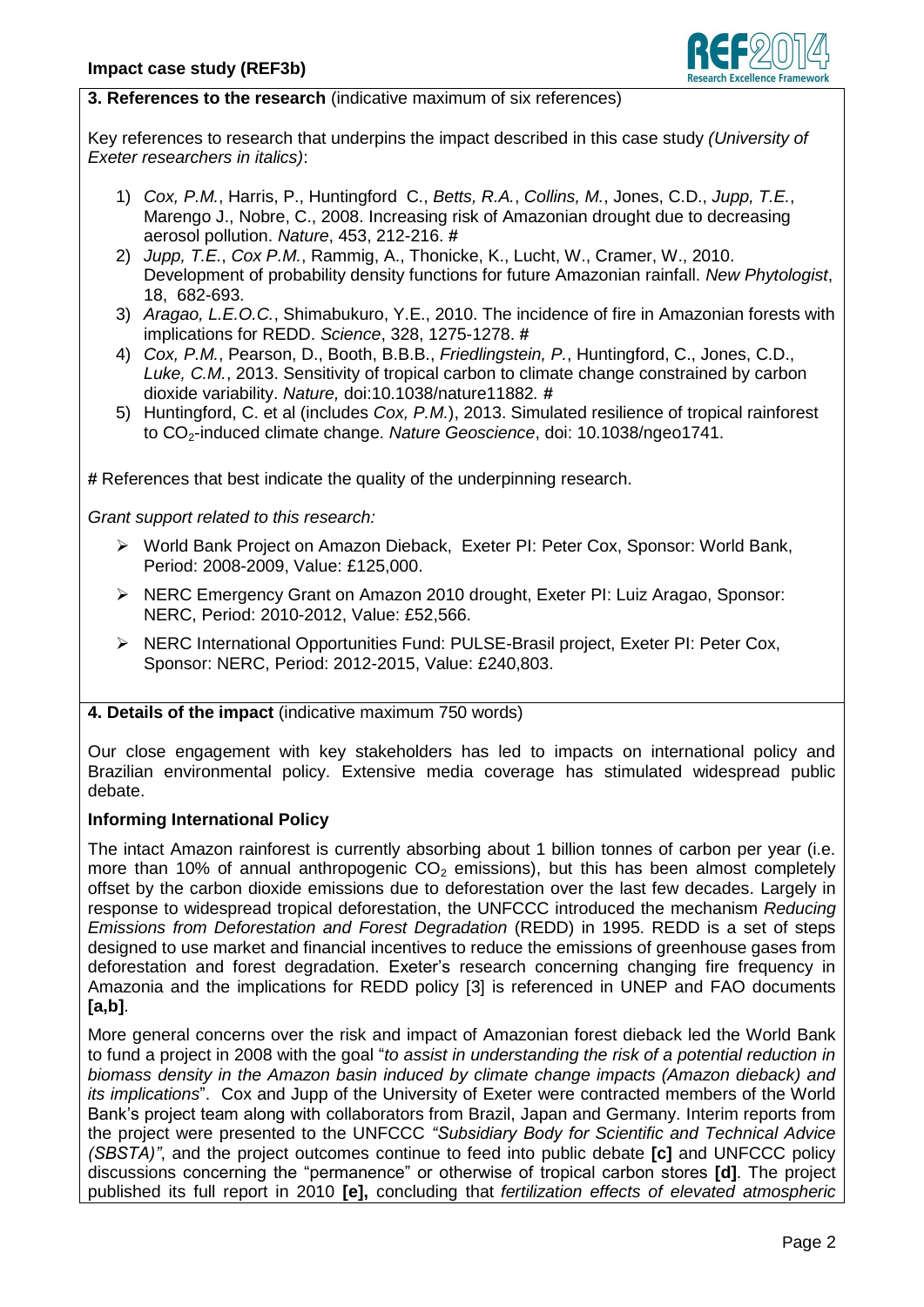

*carbon dioxide levels on forest ecosystems like the Amazon have proven to be a key unknown*", and that "*Amazon dieback should be considered a threshold for dangerous climate change*". Both of these conclusions derive in large part from work carried-out by researchers at the University of Exeter (see Section 2).

Our most recent research findings, which constrains the loss of tropical land carbon under climate change, were reported by the *International Geosphere-Biosphere Programme (IGBP)* to the *United Nations Framework Convention on Climate Change (UNFCCC) "Subsidiary Body for Scientific and Technical Advice (SBSTA)"*, at its meeting in Bonn in June 2013 **[f].** The results of this research have also been made available to UK policymakers through Cox's position on the Scientific Advisory Group of the *Department of Energy and Climate Change (DECC)*, where they have contributed to the UK's more positive attitude towards avoided deforestation within the UNFCCC negotiations.

### **Brazilian Environmental Policy**

Our research in this field has also had a very direct impact on environmental policymakers in Brazil. After the publication of his paper in 2010 [3], Luiz Aragao met with policymakers from the Acre regional government of Brazil to discuss the policy implications. Out of that meeting grew a long-term collaboration between the University of Exeter, *the Brazilian National Institute for Space Research (INPE),* and the *Brazilian State Government of Acre*, which culminated in the funding of a joint project called "PULSE-Brazil", which Cox leads. This project is developing a Geographical Information System (GIS) to display and analyse data on the changing environmental conditions in Brazilian Amazonia, so as to inform policy concerning responses to environmental change in the State of Acre and other vulnerable States of Brazil **[g].** PULSE-Brazil has enabled very direct interaction with the Environmental Secretary of Acre (Vera Reis) who has attended all of the project meetings, and has been aided by the hiring of a Portuguese speaking project manager (Duarte Costa) who is spending extended periods working alongside the Acre officials in Brazil to facilitate effective knowledge exchange.

# **Informing Public Debate through the Media**

The iconic nature of the Amazonian rainforest and its importance for the Earth System, make our research of great interest to the public and the media. Research from the University of Exeter has contributed significantly to public debate, appearing in newspapers and television programmes. For example, the Amazonian drought of 2010 and its mechanisms were discussed extensively by the BBC **[h],** and the "Amazon Dieback Scenario" was covered by the New York Times in 2011 **[i].**  Amazon dieback was also described in the BBC1 Horizon "Hot Planet" episode that aired in 2009 and 2010, and on which Cox appeared and was the scientific consultant **[j].** In 2012, Cox spent 2 weeks in Amazonia making a TV programme, which aired in the US in October 2013 (http://www.thetippingpoints.com/).

**5. Sources to corroborate the impact** (indicative maximum of 10 references)

- a) A safer bet for REDD+: review of the evidence on the relationship between biodiversity and the resilience of forest carbon stocks (2010). [http://www.unep](http://www.unep-wcmc.org/medialibrary/2011/08/30/5cd5ebd7/A%20safer%20bet%20for%20REDDplus%20Resilience%20review.pdf)[wcmc.org/medialibrary/2011/08/30/5cd5ebd7/A%20safer%20bet%20for%20REDDplus%20](http://www.unep-wcmc.org/medialibrary/2011/08/30/5cd5ebd7/A%20safer%20bet%20for%20REDDplus%20Resilience%20review.pdf) [Resilience%20review.pdf](http://www.unep-wcmc.org/medialibrary/2011/08/30/5cd5ebd7/A%20safer%20bet%20for%20REDDplus%20Resilience%20review.pdf)
- b) UN Food and Agriculture Organization publication on: REDD-plus and biodiversity: opportunities and challenges<http://www.fao.org/docrep/013/i1758e/i1758e14.pdf>
- c) World Bank Report on Amazon Dieback (2010) <http://www.bicusa.org/en/Article.11756.aspx>
- d) Amazon Dieback and the  $21<sup>st</sup>$  Century (2011). [http://pib.socioambiental.org/anexos/19928\\_20110517\\_110041.pdf](http://pib.socioambiental.org/anexos/19928_20110517_110041.pdf)
- e) Submission to the UNFCCC AWG-LCA (2012). <http://unfccc.int/resource/docs/2012/smsn/ngo/204.pdf>
- f) UNFCCC Subsidiary Body for Scientific and Technical Advice, Bonn, June 2013.